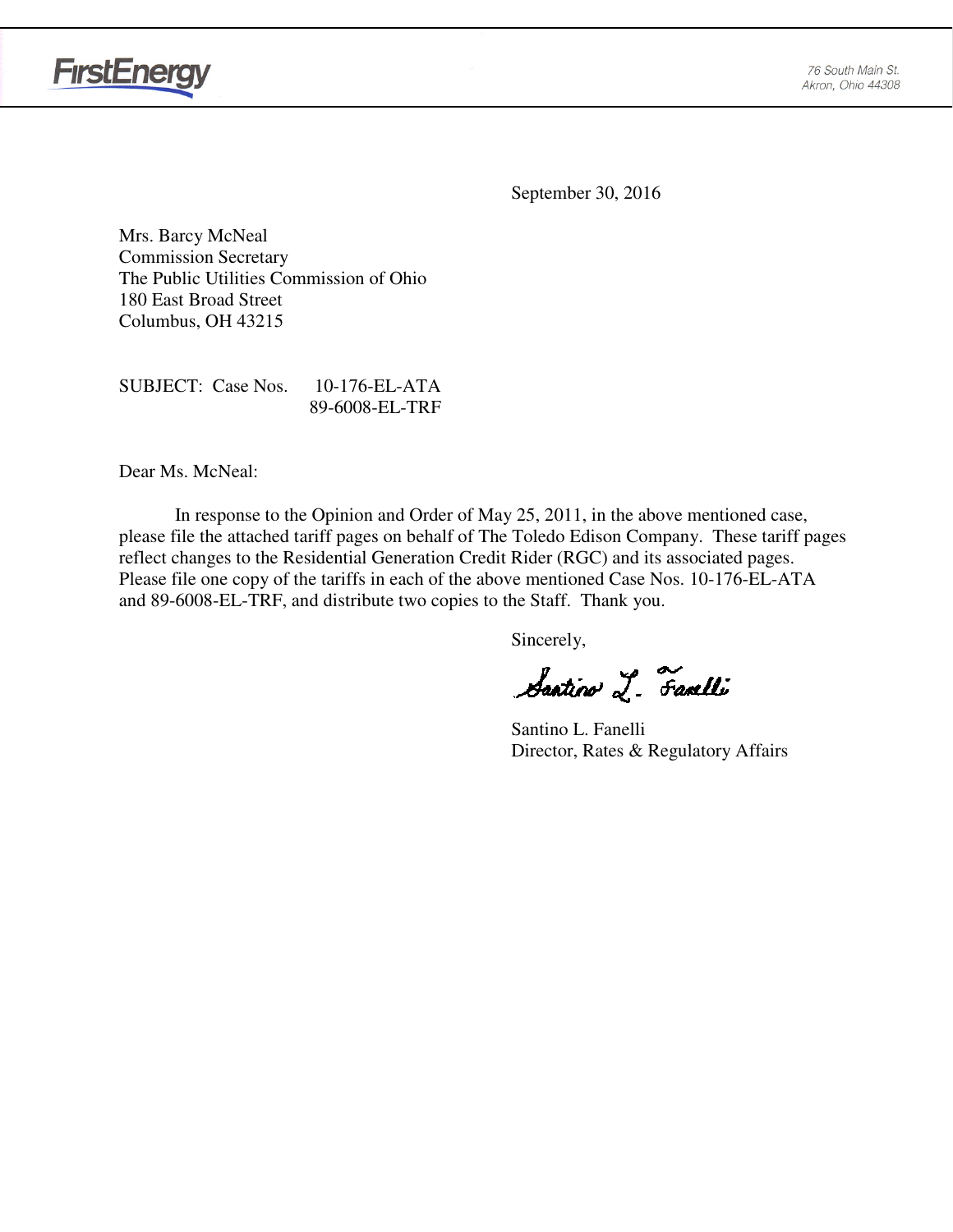#### **TABLE OF CONTENTS**

The following rates, rules and regulations for electric service are applicable throughout the Company's service territory except as noted.

|                                                      | <b>Sheet</b> | <b>Effective</b><br><b>Date</b> |
|------------------------------------------------------|--------------|---------------------------------|
| <b>TABLE OF CONTENTS</b>                             | 1            | $10-31-16$                      |
| <b>DEFINITION OF TERRITORY</b>                       | 3            | $01 - 23 - 09$                  |
| <b>ELECTRIC SERVICE REGULATIONS</b>                  | 4            | $06 - 01 - 16$                  |
| <b>ELECTRIC SERVICE SCHEDULES</b>                    |              |                                 |
| Residential Service (Rate "RS")                      | 10           | $01 - 23 - 09$                  |
| General Service - Secondary (Rate "GS")              | 20           | $01 - 23 - 09$                  |
| General Service - Primary (Rate "GP")                | 21           | $01 - 23 - 09$                  |
| General Service - Subtransmission (Rate "GSU")       | 22           | 01-23-09                        |
| General Service - Transmission (Rate "GT")           | 23           | 01-23-09                        |
| <b>Street Lighting Provisions</b>                    | 30           | $01 - 23 - 09$                  |
| Street Lighting (Rate "STL")                         | 31           | 06-01-09                        |
| Traffic Lighting (Rate "TRF")                        | 32           | $01 - 23 - 09$                  |
| Private Outdoor Lighting (Rate "POL")                | 33           | 06-01-09                        |
| Experimental Company Owned LED Lighting Program      | 34           | $05-01-15$                      |
| <b>MISCELLANEOUS CHARGES</b>                         | 75           | 07-05-12                        |
| <b>OTHER SERVICE</b>                                 |              |                                 |
| <b>Partial Service</b>                               | 52           | $01 - 01 - 06$                  |
| Residential Renewable Energy Credit Purchase Program | 60           | $10-01-09$                      |
| <b>Cogeneration and Small Power Producer</b>         | 70           | $01 - 01 - 03$                  |
| <b>Interconnection Tariff</b>                        | 76           | 05-06-16                        |

The Public Utilities Commission of Ohio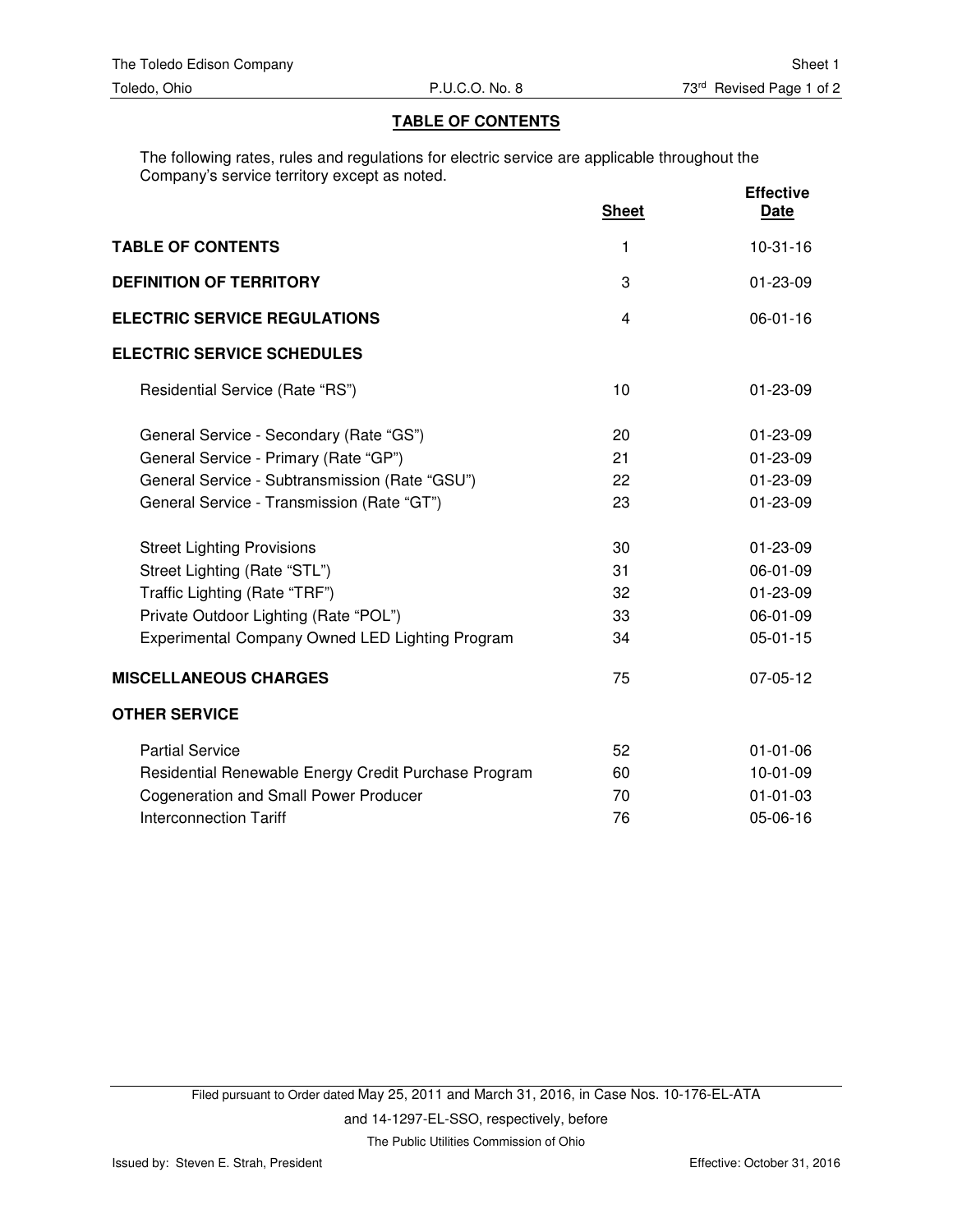# **TABLE OF CONTENTS**

|                                                     |              | <b>Effective</b> |
|-----------------------------------------------------|--------------|------------------|
| <b>RIDERS</b>                                       | <b>Sheet</b> | Date             |
| Summary                                             | 80           | $06 - 01 - 16$   |
| <b>Residential Distribution Credit</b>              | 81           | $05 - 21 - 10$   |
| <b>Transmission and Ancillary Services</b>          | 83           | 09-10-10         |
| <b>Alternative Energy Resource</b>                  | 84           | 06-01-16         |
| <b>School Distribution Credit</b>                   | 85           | 06-01-09         |
| <b>Business Distribution Credit</b>                 | 86           | 01-23-09         |
| <b>Hospital Net Energy Metering</b>                 | 87           | 10-27-09         |
| Economic Development (4a)                           | 88           | 01-23-09         |
| <b>Universal Service</b>                            | 90           | $01 - 01 - 16$   |
| State kWh Tax                                       | 92           | 01-23-09         |
| Net Energy Metering                                 | 93           | 10-27-09         |
| Delta Revenue Recovery                              | 96           | 06-01-16         |
| Demand Side Management                              | 97           | $01 - 01 - 16$   |
| Reasonable Arrangement                              | 98           | 06-01-09         |
| <b>Distribution Uncollectible</b>                   | 99           | $07 - 01 - 16$   |
| Economic Load Response Program                      | 101          | 06-01-16         |
| <b>Generation Cost Reconciliation</b>               | 103          | $07 - 01 - 16$   |
| Fuel                                                | 105          | 12-14-09         |
| Advanced Metering Infrastructure / Modern Grid      | 106          | $07 - 01 - 16$   |
| Line Extension Cost Recovery                        | 107          | $01 - 01 - 15$   |
| Delivery Service Improvement                        | 108          | $01 - 01 - 12$   |
| <b>PIPP Uncollectible</b>                           | 109          | $07 - 01 - 16$   |
| Non-Distribution Uncollectible                      | 110          | $07 - 01 - 16$   |
| <b>Experimental Real Time Pricing</b>               | 111          | 06-01-16         |
| <b>Experimental Critical Peak Pricing</b>           | 113          | 06-01-16         |
| <b>Generation Service</b>                           | 114          | 06-01-16         |
| Demand Side Management and Energy Efficiency        | 115          | $07 - 01 - 16$   |
| Economic Development                                | 116          | $07 - 01 - 16$   |
| Deferred Generation Cost Recovery                   | 117          | 06-01-09         |
| Deferred Fuel Cost Recovery                         | 118          | 06-21-13         |
| Non-Market-Based Services                           | 119          | 06-01-16         |
| Residential Deferred Distribution Cost Recovery     | 120          | $01 - 01 - 12$   |
| Non-Residential Deferred Distribution Cost Recovery | 121          | $01 - 01 - 12$   |
| <b>Residential Electric Heating Recovery</b>        | 122          | 07-01-16         |
| <b>Residential Generation Credit</b>                | 123          | $10-31-16$       |
| <b>Delivery Capital Recovery</b>                    | 124          | 09-01-16         |
| Phase-In Recovery                                   | 125          | 07-01-16         |
| Government Directives Recovery                      | 126          | 06-01-16         |
| <b>Retail Rate Stability</b>                        | 127          | 06-01-16         |
| Automated Meter Opt Out                             | 128          | $01 - 01 - 15$   |
| Ohio Renewable Resources                            | 129          | 06-01-16         |
| Commercial High Load Factor Experimental TOU        | 130          | 06-01-16         |
| <b>Retail Competition Enhancement</b>               | 131          | 06-01-16         |

Filed pursuant to Order dated May 25, 2011 and March 31, 2016, in Case Nos. 10-176-EL-ATA and 14-1297-EL-SSO, respectively, before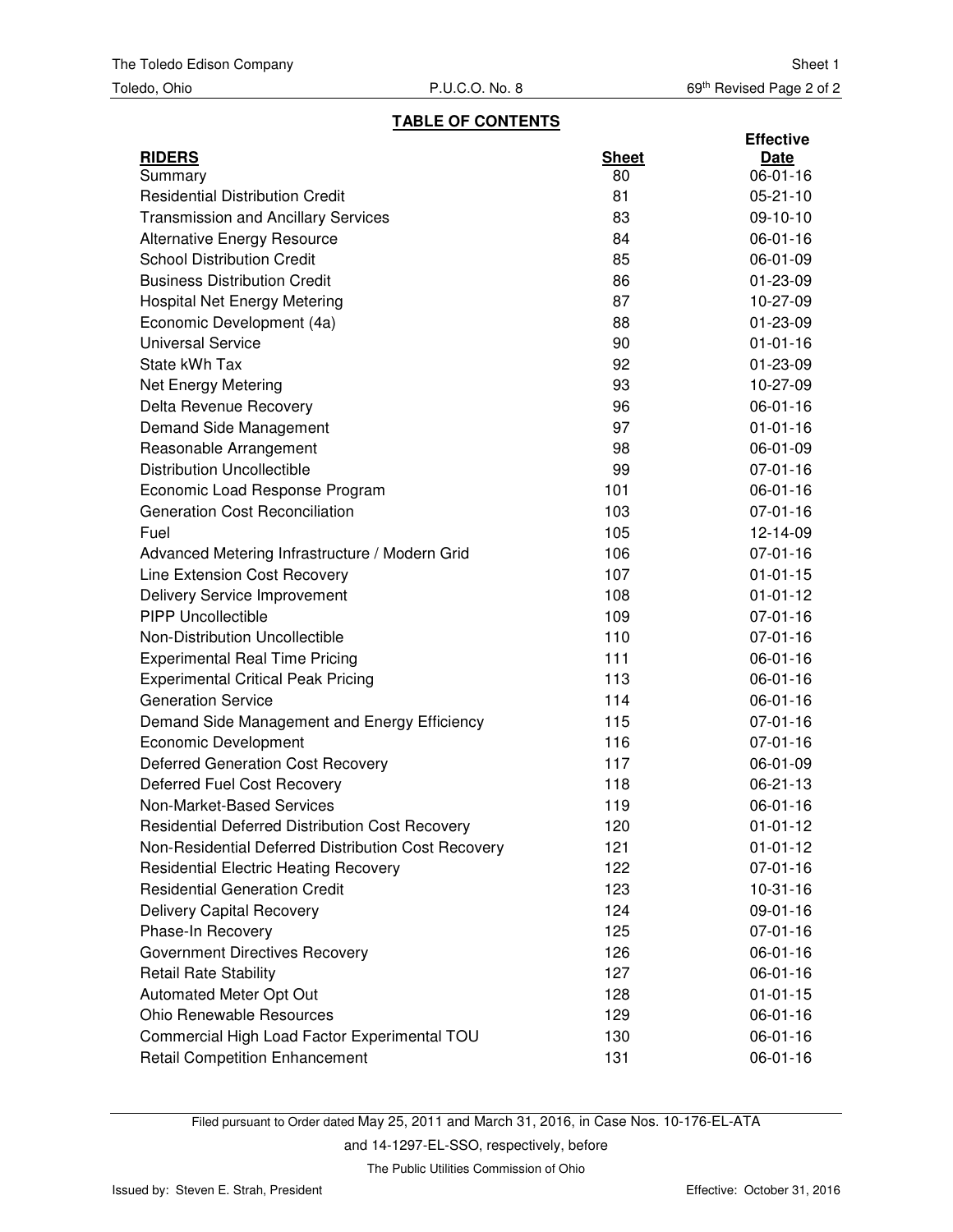#### **RIDER RGC Residential Generation Credit Rider**

## **APPLICABILITY:**

Applicable to any customer taking service under Rate Schedule RS who took service from the Company under one of the following rate schedules as of January 1, 2007, or any subsequent customer at that same service address, who continues to comply with the requirements of the previously applicable rate schedule set forth below, and who uses electricity as their primary or sole source of heat at that address:

## **RGC1**

| Residential Rate "R-02" (Add-On Heat Pump)                 | Original Sheet No. 11 |
|------------------------------------------------------------|-----------------------|
| Residential Rate "R-06" (Space Heating and Water Heating)  | Original Sheet No. 13 |
| Residential Rate "R-06a" (Space Heating and Water Heating) | Original Sheet No. 14 |
| Residential Rate "R-07" (Space Heating)                    | Original Sheet No. 17 |
| Residential Rate "R-07a" (Space Heating)                   | Original Sheet No. 18 |
| <b>RGC2</b>                                                |                       |

# Residential Rate "R-09" (Apartment Rate) Original Sheet No. 19 Residential Rate "R-09a" (Apartment Rate)

This Residential Generation Credit Rider (RGC) credit is effective for service rendered beginning October 31 through March 31, for kWhs consumed by the customer during each such billing period. This Rider is not avoidable for customers who take electric generation service from a certified supplier.

| <u>RATE:</u> | RGC1*        | RGC2**       |
|--------------|--------------|--------------|
| RGC credit   | $(0.6900)$ ¢ | $(1.1100)$ ¢ |

Will apply for all kWhs in excess of 2,000 kWhs, per kWh

Will apply for the first 2,000 kWhs, per kWh

#### **ADDITIONAL PROVISION:**

Any customer taking service under Rate Schedule RS who took service from the Company under one of the above rate schedules as of January 1, 2007, or any subsequent customer at that same service address, who continues to comply with the requirements of the previously applicable rate schedule set forth above, and who takes electric generation service from a certified supplier, will have generation charges reduced by 1.90¢ per kWh for all kWhs in excess of 500 kWhs consumed by the customer during each winter billing period as defined in the Electric Service Regulations.